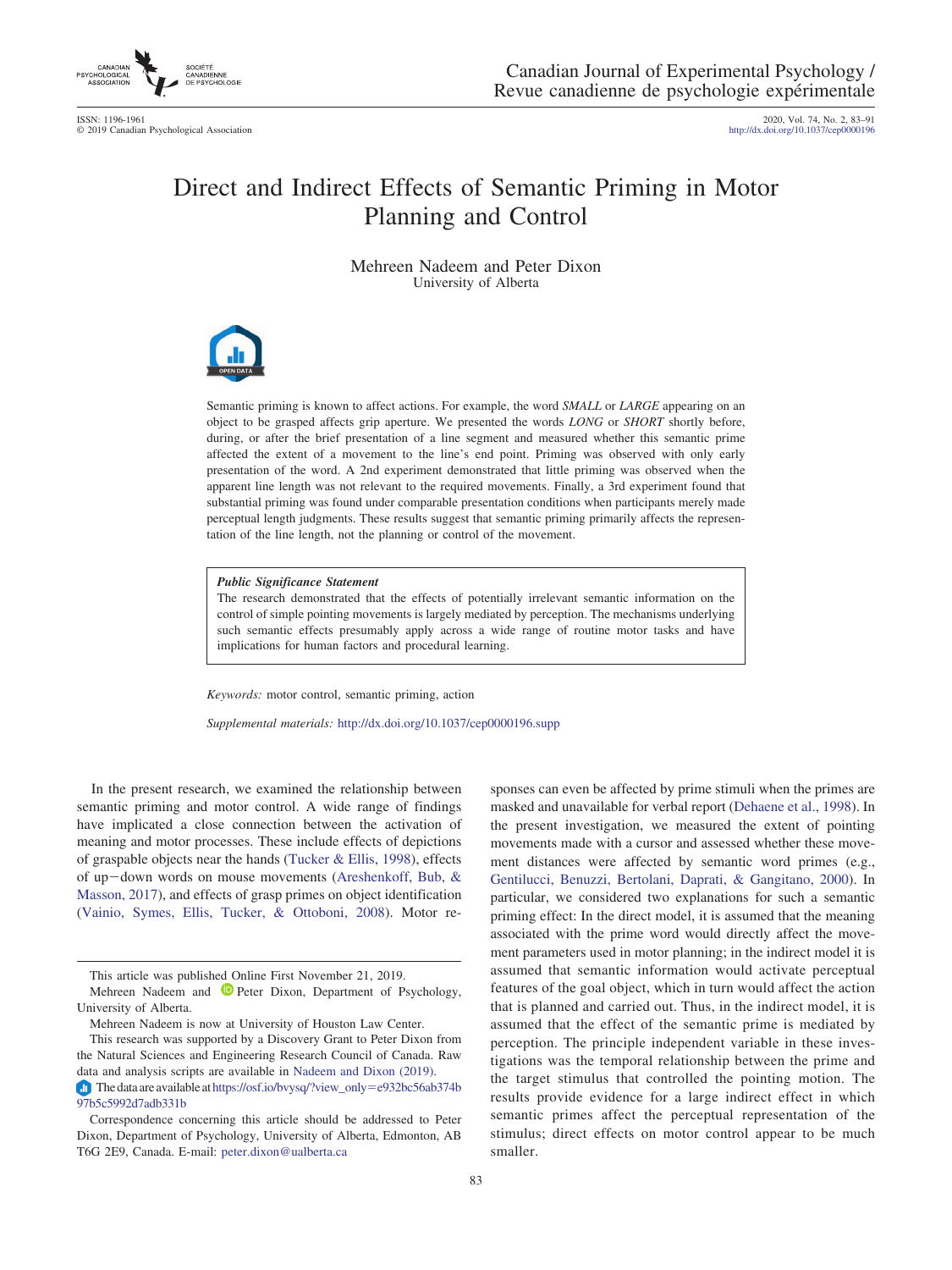The effect of distracting stimuli on motor control was previously demonstrated by [Tipper, Howard, and Jackson \(1997\).](#page-8-2) When confronted with an array of objects, reaching movements slowed and tended to veer away from the distractors when they were near the reach trajectory. However, [Castiello \(1996\)](#page-7-4) found that distracting objects affected the parameters of movement only when attention had to be directed to those objects. In this case, the motor control parameters for the distractors biased those used for grasping the target object. Implicit bias effects were observed by [Ishihara et al.](#page-7-5) [\(2006\)](#page-7-5) when participants were asked to reach to numerical stimuli arrayed in space: Movements were faster when the position of the target digit was congruent with its position on a number line.

This result was extended to the semantic domain by using irrelevant words as primes. [Gentilucci et al. \(2000;](#page-7-2) see also [Gen](#page-7-6)[tilucci & Gangitano, 1998\)](#page-7-6) demonstrated that a variety of words printed on an object to be grasped affected reach and grasp trajectories. For example, participants' peak acceleration and velocity were higher in the presence of *LONTAN* (Italian for "far") than for *VICINO* ("near"). Similarly, maximum grasp aperture and peak finger velocity increased in the presence of the word *GRANDE* ("large"), relative to the word *PICCOLO* ("small"). These results were interpreted as evidence that the automatic reading of words activated semantic properties that affected a motor program that was developed concurrently. It is important to note that the effect occurred for both extrinsic properties of the object to be grasped (e.g., near or far) and intrinsic properties (large or small).

A similar finding was reported by [Glover and Dixon \(2002\).](#page-7-7) They also found that the words *LARGE* and *SMALL* printed on objects affected grip aperture. However, the critical contribution of this study was that the semantic priming effects were observed early in the reach trajectory, not near the end as the hand approached the object. Consistent with other studies (e.g., [Glover,](#page-7-8) [2002;](#page-7-8) [Glover & Dixon, 2001\)](#page-7-9), this suggests that the prime words have their effect on the planning of the action rather than on online control. This result was extended further by [Glover, Rosenbaum,](#page-7-10) [Graham, and Dixon \(2004\).](#page-7-10) In this case, the prime words were the names of objects that were characteristically large or small. For example, maximum grip aperture was larger in the presence of *APPLE* than it was with *GRAPE.* This suggests that the features of the movement that might be used to grasp the prime object were incorporated into the actual movement.

The direct model provides a natural interpretation of these findings. In this account, the word prime is automatically encoded [\(Brown, Roos-Gilbert, & Carr, 1995;](#page-7-11) [Stroop, 1935\)](#page-8-3) and activates its associated meaning. This meaning then interacts with the evolving motor program and has an effect on performance. For example, *apple* might tend to activate a large grip aperture suitable for grasping an apple. A possible mechanism for this effect is that the prime word tends to automatically activate relevant action plans (cf. [Klatzky, Pellegrino, McCloskey, & Lederman, 1993\)](#page-7-12) and that these partially activated plans bias the parameters of the grasping movement [\(Praamstra, Kourtis, & Nazarpour, 2009\)](#page-7-13). The result is that a larger grip aperture, such as that which might be used for grasping an apple, is selected initially.

However, an alternative interpretation is that the effect of the prime is indirect rather than direct. In particular, the prime words may affect the perception of the target or goal object rather than motor planning directly, and it is only through this effect on perception that the effect on performance appears. For example, the word *apple* might lead the viewer to expect a large, apple-sized object, and, as a consequence, the perceptual feature of size might be biased. This biased perceptual interpretation would, in turn, affect motor planning for associated grasps. Thus, the effect of the semantic information would be indirect and contingent on the perceptual interpretation. In this analysis, the critical distinction between a direct and an indirect account is whether the effect on motor control is mediated by an effect on the perception of the goal object.

In the present research, we contrasted these two accounts on the basis of timing. We assumed that, regardless of how semantic primes have their effects, performance of the task requires that participants first construct a perceptual representation of the target object and then subsequently construct a suitable motor plan for carrying out the intended task. Based on this analysis, we assumed that semantic priming effects on perception should occur relatively early in the processing sequence, whereas semantic effects on motor planning and control should occur relatively late. Our operational assumption was that varying the onset of the prime could distinguish such early and late effects on processing. This timing hypothesis is depicted in [Figure 1.](#page-2-0) In the top diagram, a prime word that is presented just prior to the target stimulus leads to semantic activation that is coincident with perceptual processing of the target; in the bottom diagram, the prime leads to semantic activation that is coincident with motor planning. Thus, we hypothesized that a brief, early prime would be more likely to affect perceptual processing, whereas a brief, somewhat later prime would be more likely to affect motor planning and control. This prediction is used in Experiment 1 to distinguish prime effects on perception from those on motor planning.

## **Experiment 1**

The present task required participants to move the cursor from a start position either up or down to the far end point of a vertical line segment. The line segment was presented briefly so that participants would have to construct a perceptual representation of the line and its position and use that to guide their cursor movement. The start position was at the center of the screen, and the line segment was presented randomly either above or below that position so that participants could not generate expectancies concerning the direction of movement. A word prime (*LONG* or *SHORT*) was presented briefly just prior to, concurrent with, or just after the line segment. This sequence of events is shown in [Figure 2:](#page-3-0) In this early prime example, the prime was presented immediately after participants clicked at the fixation, the target line segment was presented after the prime, and then the participant moved the cursor to the position of the line segment end point. In other timing conditions, there was a 0.15-s delay before the target presentation, and the prime was presented at the same time as the target or immediately afterward.

According to our timing hypothesis, the early prime should be recognized sooner and the meaning should be more likely to be available while participants are constructing a perceptual representation of the line segment. This should enhance the potential for perceptual priming but minimize the potential for motor priming. In particular, the prime *LONG* may lead to a perceptual representation of the line segment that is relatively long; the prime *SHORT*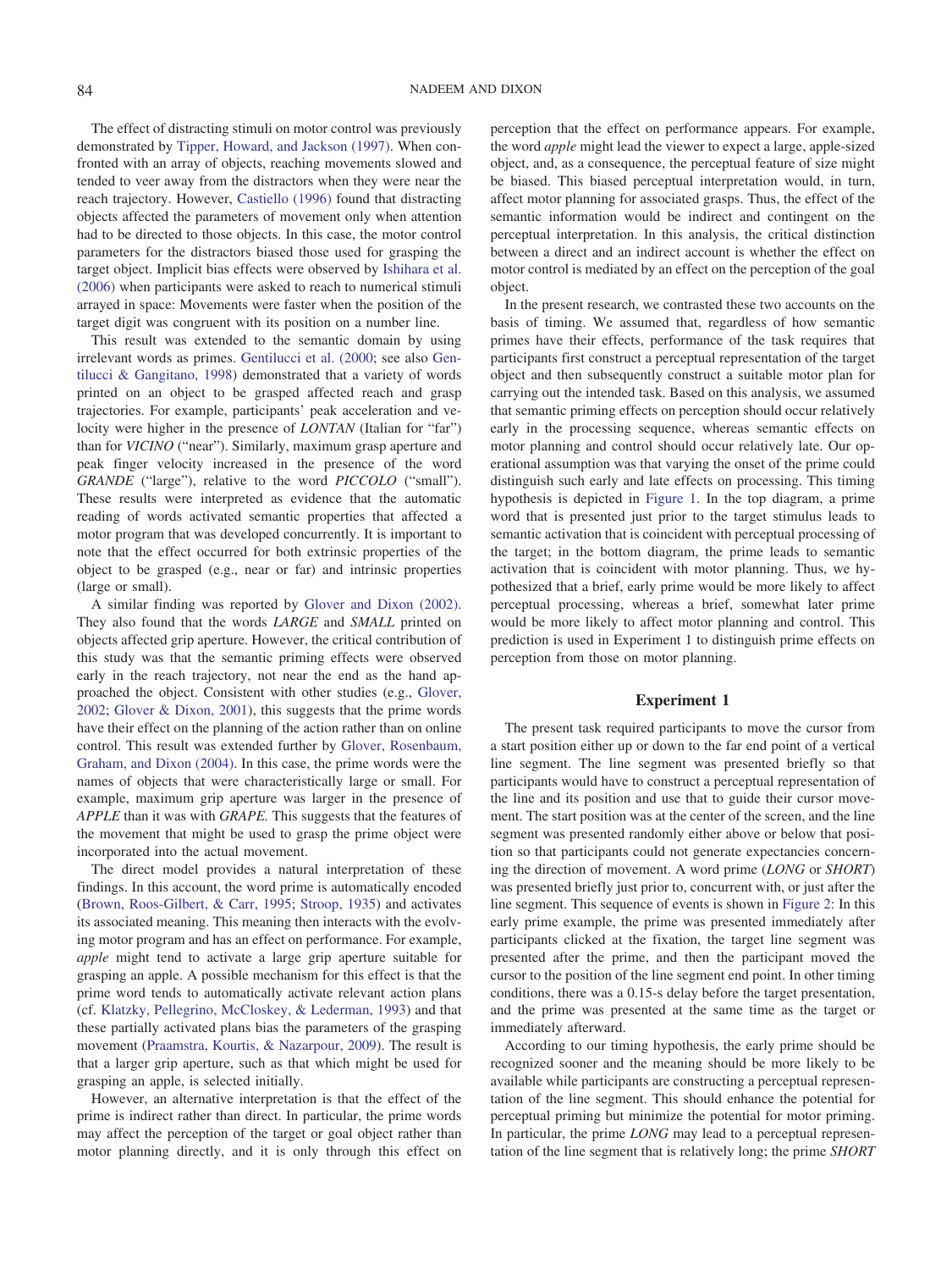*Early Prime Presentation*



<span id="page-2-0"></span>*Figure 1.* Hypothesized relationship between the processing of the target and the prime processing at different prime–target stimulus– onset asynchronies. With an early prime presentation, semantic activation should overlap (and potentially interact with) perceptual processing; with a late prime presentation, semantic activation should overlap with motor planning.

may lead to a perceptual representation that is relatively short. In contrast, a late prime would be recognized later and would be less likely to be available during perceptual processing; instead, the meaning of the later prime should be available during the subsequent motor planning. In this case, *LONG* may lead participants to plan a relatively long movement, whereas *SHORT* may lead participants to plan a relatively short movement. Thus, if semantic primes affect perception, the effect should be observed for early primes; if semantic primes affect motor planning and control, the effect should be observed for late primes.

# **Method**

Participants. Seventeen University of Alberta students participated in exchange for course credit. All had normal or corrected-to-normal vision. This and the succeeding experiments were approved by Research Ethics Board 2 at the University of Alberta.

**Apparatus.** Participants conducted the experiment on an iMac with a 21.5-in. display with a resolution of 72 dpi viewed at a distance of approximately 50 cm under normal room illumination. Participants used an Apple  $11 \times 13$  mm track pad to make their responses.

**Stimuli.** The stimuli were five vertical line segments of length 40, 45, 50, 55, and 60 mm. The line segments were presented above or below fixation with a gap of 21 mm between fixation and the central end of the line. The primes were the words *LONG* and *SHORT,* displayed in 18-point Helvetica font. The primes were presented 11 mm above or below fixation, centered in the gap between fixation and the near the end point of the line.

**Procedure.** Each trial began with a fixation mark consisting of a plus sign in the middle of the screen. Participants initiated the stimulus presentation by moving the cursor to the fixation mark

and clicking. The line segment and the prime were always presented for 0.15 s, and the presentation of the line segment always followed the participants' click by 0.15 s. In the early prime condition, the prime was presented immediately after the click for 0.15 s followed by the line segment for 0.15 s; in the concurrentprime condition, there was a 0.15-s blank interval followed by the simultaneous presentation of the prime and the line segment for 0.15 s; in the late-prime condition, there was a 0.15-s blank interval, the presentation of the line segment for 0.15 s, and this was followed by the prime for 0.15 s. After the stimulus presentation, participants used the trackpad to move the cursor to the position of the far end point of the line segment and to then click at that point. The vertical position of the click provided our measure of the movement distance. In addition, we measured the total response time, from the presentation of the target line to the participants' response click. The fixation mark was removed after the participants' response, and the next trial began after an intertrial interval of 1 s.

**Design.** Each participant took part in nine blocks of trials; the first block was regarded as practice and was not analyzed. Each block was 60 trials, consisting of three repetitions of each combination of line length, prime, stimulus onset asynchrony (SOA), and display direction (above or below fixation). There was a minimum 5-s delay between blocks. On average, the entire experiment took 45 min to complete.

**Analysis.** In this experiment, 3.8% of the trials were not used because participants failed to initiate the trial correctly by clicking on the central fixation. A further 0.9% of the responses that were farther than 1 cm from the horizontal position of the line or less than 2 cm from the fixation point were excluded as errors. The dependent variables were the vertical distance participants moved the cursor (either up or down) to the position they clicked as the end point of the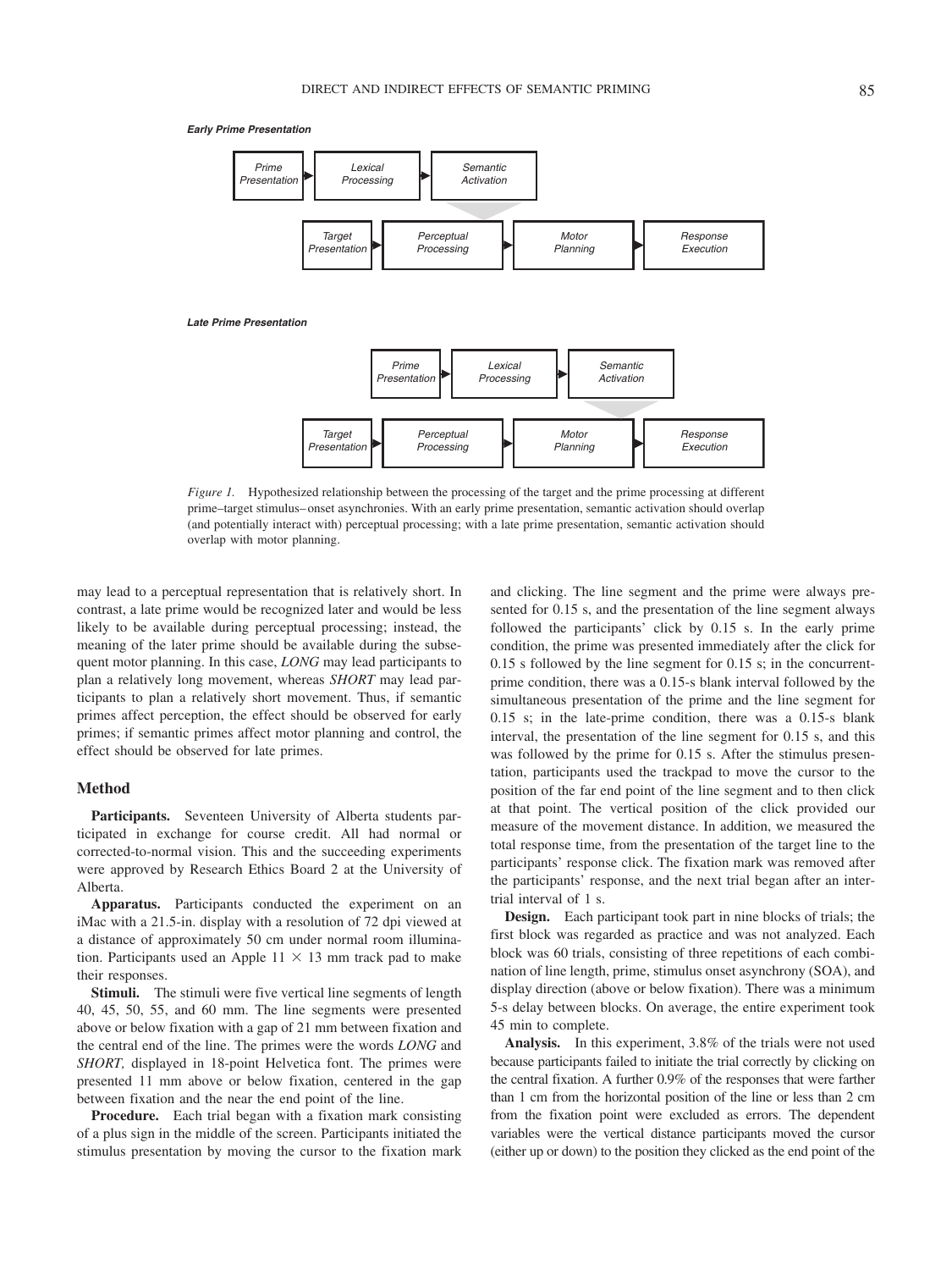

<span id="page-3-0"></span>*Figure 2.* Illustration of an example trial in Experiment 1. Participants began a trial by clicking near fixation; on early prime trials (as in this example), the prime is then presented for 0.15 s, followed by the target line segment for 0.15 s. In Experiment 1, participants clicked at the point where they thought the far end point was; in Experiment 2, participants clicked where they thought the near end point was; in Experiment 3, participants selected a matching line from a horizontal array.

line segment. We also measured the total response time. These times generally increased with movement distance and showed little effect of prime. These are reported in detail in the [online supplemental](http://dx.doi.org/10.1037/cep0000196.supp) [materials.](http://dx.doi.org/10.1037/cep0000196.supp)

We eschewed the use of null hypothesis significance testing because of the many well-known problems with this approach (e.g., [Cohen, 1994;](#page-7-14) [Dixon & O'Reilly, 1999\)](#page-7-15). Instead, we assessed the evidence for different interpretations of the results by comparing nested linear models of the results using likelihood ratios. Following the suggestion of [Glover and Dixon \(2004\),](#page-7-16) we adjusted the likelihood ratios for the varying number of parameters based on the Akaike information criterion (AIC; [Akaike, 1973\)](#page-7-17), a wellknown model comparison approach. Thus, comparing models based on adjusted likelihood ratios is tantamount to model selection based on AIC. In the presentation, adjusted (adj) likelihood ratios are denoted by  $\lambda_{\text{adj}}$ . For comparison, in some prototypical hypothesis testing situations, an attained significance level of .05 corresponds to an adjusted likelihood ratio of about 3.

#### **Results**

As shown in [Figure 3](#page-4-0) (left panel), the presentation of the prime either before or concurrently with the line had an effect on the participants' movements: Movements were longer following the prime *LONG* and shorter following the prime *SHORT.* However, the prime had little effect when it was presented late. Movement distances for different line lengths are shown in [Figure 4](#page-5-0) (left

panel); as shown, these estimates increased in an approximately veridical fashion with line length. (Individual cell means are provided in the [online supplemental materials.](http://dx.doi.org/10.1037/cep0000196.supp)) This interpretation was supported by the fit of linear models. A model that included the overall effect of line length was better than a null model  $(\lambda_{\text{adi}} > 1,000)$ . Adding the effect of prime–target SOA improved the model as well ( $\lambda_{\text{adj}} > 1,000$ ). Finally, adding an effect of prime for early and concurrent primes also improved the model  $(\lambda_{\text{adj}})$ 1,000). There was little evidence that adding an effect of prime for late primes had any further effect ( $\lambda_{\text{adj}} = 1.17$ ).

### **Discussion**

The results show that the semantic prime needed to be presented shortly before or concurrent with the line segment to have an effect on movement extent. This pattern is in line with the prediction made by an indirect model of semantic priming. In particular, it is consistent with the assumption that the semantic primes affect the perceptual representation of the line segment rather than directly affecting the process of planning or controlling the action of moving to the end point.

Of course, this reasoning and interpretation depends on the time course of word recognition processes, line perception, and motor planning processes and how these unfold over the course of the trial. As depicted in [Figure 1,](#page-2-0) we hypothesized that the lexical processing of the prime and the subsequent semantic activation would be fast enough that it would coincide with the perceptual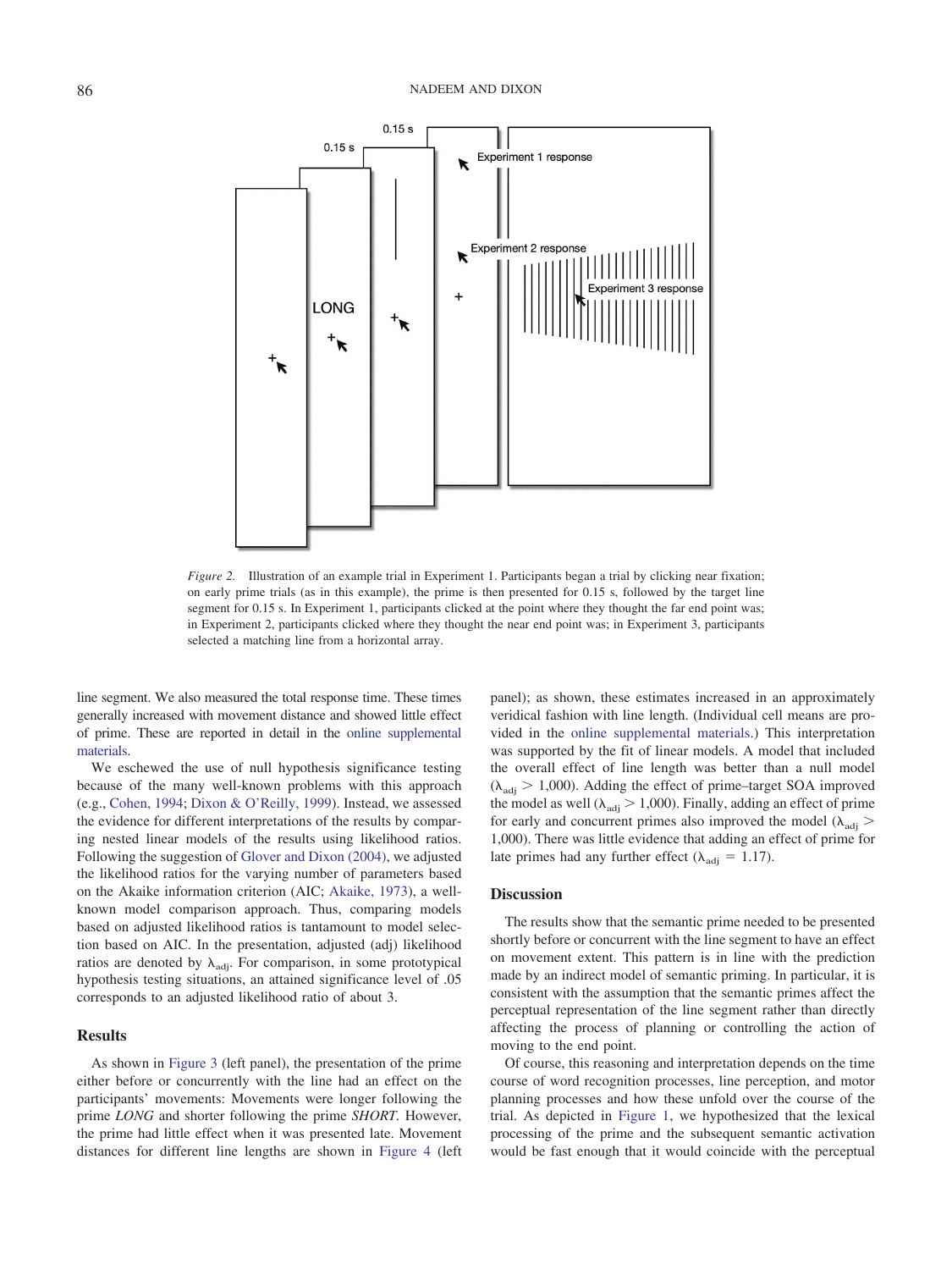

<span id="page-4-0"></span>*Figure 3.* Cursor movement extent (or length estimate in Experiment 3) as a function of prime–target stimulus onset asynchrony and prime. Negative stimulus– onset asynchronies imply that the prime precedes the target. Error bars represent estimates of the standard error of the mean derived from the fit a full model but excluding the variance associated with the overall mean.

processing of the target line when the prime is presented prior to the target but not when it is presented after the target. However, this analysis depends on the hypothesized relative duration of the stages of processing, and other interpretations are possible. For example, if the processing of the prime were much longer than depicted in [Figure 1,](#page-2-0) the semantic activation would coincide with action planning rather than perceptual processing of the target.

Other interpretations of the present pattern of results are also possible. For example, the effect of the prime may become attenuated as SOA increases, perhaps because of the increasing importance of motor control processes. In other words, an irrelevant semantic prime may be easier to ignore if most resources are concurrently devoted to planning a movement (cf. [Lavie, 1995\)](#page-7-18). Another possibility is that the effect of time is related to attention. For example, the immediate, early onset prime may be more likely to attract attention to the prime than the late prime, leading to greater semantic activation. This might occur because the prime is presented first (cf. [Spence & Parise, 2010\)](#page-8-4). Experiment 2 provides some evidence against these interpretations by manipulating the nature of the task while maintaining the same visual display parameters.

## **Experiment 2**

In Experiment 2, we changed the nature of the task by asking participants to move to the near end of the line rather than the far end (as shown in [Figure 2\)](#page-3-0). Our hypothesis was that if priming affected perceptual processes, the pattern of results in Experiment 1 should not occur. For example, if the prime *LONG* leads to a representation of the line that extends farther, the represented position of the near end of the stimulus should be unchanged, and consequently there should be little effect on movement distance. Another possibility is that a prime such as *LONG* leads to a representation of the line that is longer even though the represented centroid is unchanged. In this case, the near end of the line may be represented as closer to fixation than otherwise, and movement distance would actually be shorter. In either event, there is no reason to expect movement distance to be longer as found in Experiment 1. In contrast, if priming affected the parameterization of associated motor plans, it should not matter whether the movement target was the near or far end of the line; in both cases, one would expect the prime to interact with motor planning, and the priming effect observed in Experiment 1 should be replicated. Similarly, if the previous effects were related to display timing and the allocation of attention or resources, changing the movement target should have little impact, and a substantial effect of the prime should be observed.

## **Method**

**Participants.** Twenty University of Alberta students participated in exchange for course credit. All had normal or correctedto-normal vision.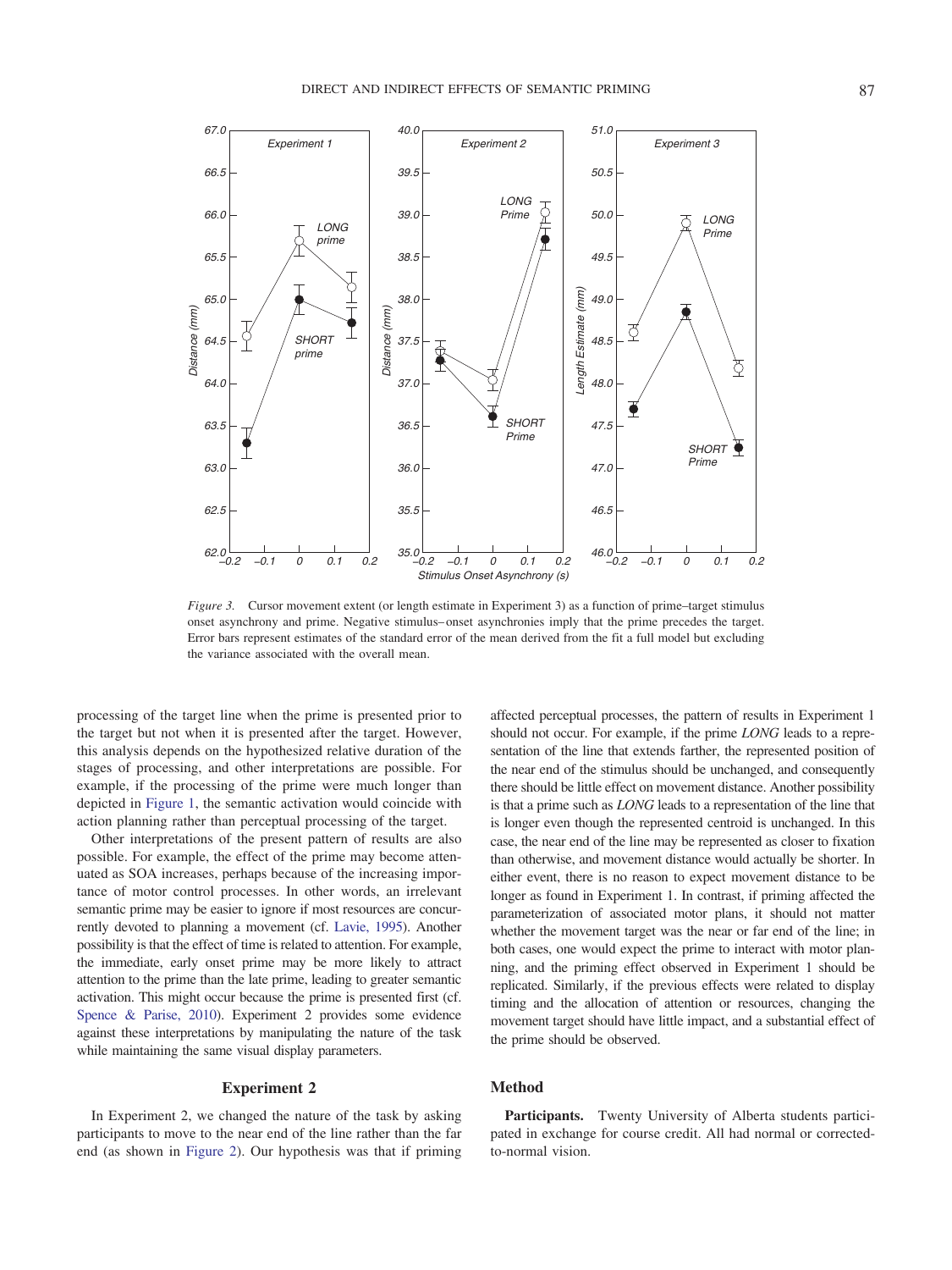*80 50 60 Experiment 1 Experiment 2 Experiment 3 75 45 55 70 40 50 Length Estimate (mm)* ength Estimate (mm Distance (mm) *Distance (mm) Distance (mm)* Distance (mm) *35 65 45 30 60 40 Stimulus Onset Asynchrony (s) -0.15 55 25 0.00 35 0.15 50 20 30 40 45 50 55 60 40 45 50 55 60 40 45 50 55 60 Target Line Length (mm) Target Line Length (mm) Target Line Length (mm)*

<span id="page-5-0"></span>*Figure 4.* Cursor movement extent (or length estimate in Experiment 3) as a function of prime–target stimulus onset asynchrony and target line length. Error bars represent estimates of the standard error of the mean derived from the fit a full model but excluding the variance associated with the overall mean.

**Stimuli.** The same line segments, ranging from 40 mm to 60 mm, were used as stimuli. However, to make the required response variable over trials, we positioned line segments on the screen with the far end 88 mm from fixation, so that the near end point varied inversely with line length. The primes were presented 11 mm above or below fixation as in Experiment 1. (However, because the distance to the near end varied across trials, the primes were no longer centered between fixation and the line segment.)

**Apparatus, procedure, and design.** The experiment proceeded in precisely the same manner as Experiment 1; the only difference was that participants attempted to estimate the location of the near end of the line segment rather than the far end.

**Analysis.** In this experiment, 4.6% of the data were lost because participants did not initiate the trial correctly; an additional 1.1% of the trials were scored as errors because the responses were further than 1 cm from the horizontal position of the line or less than 2 cm from the fixation point.

#### **Results**

As shown in [Figure 3](#page-4-0) (center panel), there was only a small effect of the prime, averaging about 0.3 mm. [Figure 4](#page-5-0) (center panel) shows the effect of line length, with the expected effect that the longer the line segment, the shorter the distance moved. (Individual cell means are shown in the [online supplemental materi](http://dx.doi.org/10.1037/cep0000196.supp)[als.](http://dx.doi.org/10.1037/cep0000196.supp)) These interpretations were supported by the fit of nested linear models. A model that included an effect of length was better than the null model ( $\lambda_{\text{adj}} > 1,000$ ). Adding an effect of prime– target SOA improved the model further ( $\lambda_{\text{adj}} > 1,000$ ). Finally, adding the effect of prime improved the model somewhat more  $(\lambda_{\text{adj}} = 8.24)$ . There was no evidence that the effect of prime varied over SOA ( $\lambda_{\text{adi}} = 0.28$ ).

# **Discussion**

The results confirm the prediction based on an indirect model of semantic priming: When the length of the line segment no longer had a simple relationship to movement distance, the large and robust effect of priming observed in the early prime condition of Experiment 1 largely disappeared. Although an effect of prime did occur, it was much smaller: 0.3 mm compared to 1.3 mm in the early prime condition of Experiment 1. Although this pattern of results is consistent with a possible effect on motor planning and execution, it suggests that the bulk of the priming effect in Experiment 1 was due to effects on perceptual processes. (Indeed, the small effect observed in the present experiment is consistent with the small effect found in the late prime condition of Experiment 1.)

Another possible interpretation, though, is that the minimal effects of priming were due to competing direct and indirect effects. In this interpretation, for example, *LONG* leads to a longer perceptual representation of the target line; if the represented centroid were fixed, this would mean that the near end point would be nearer fixation; at the same time, *LONG* also primes a longer movement. Because these two effects are in opposite directions,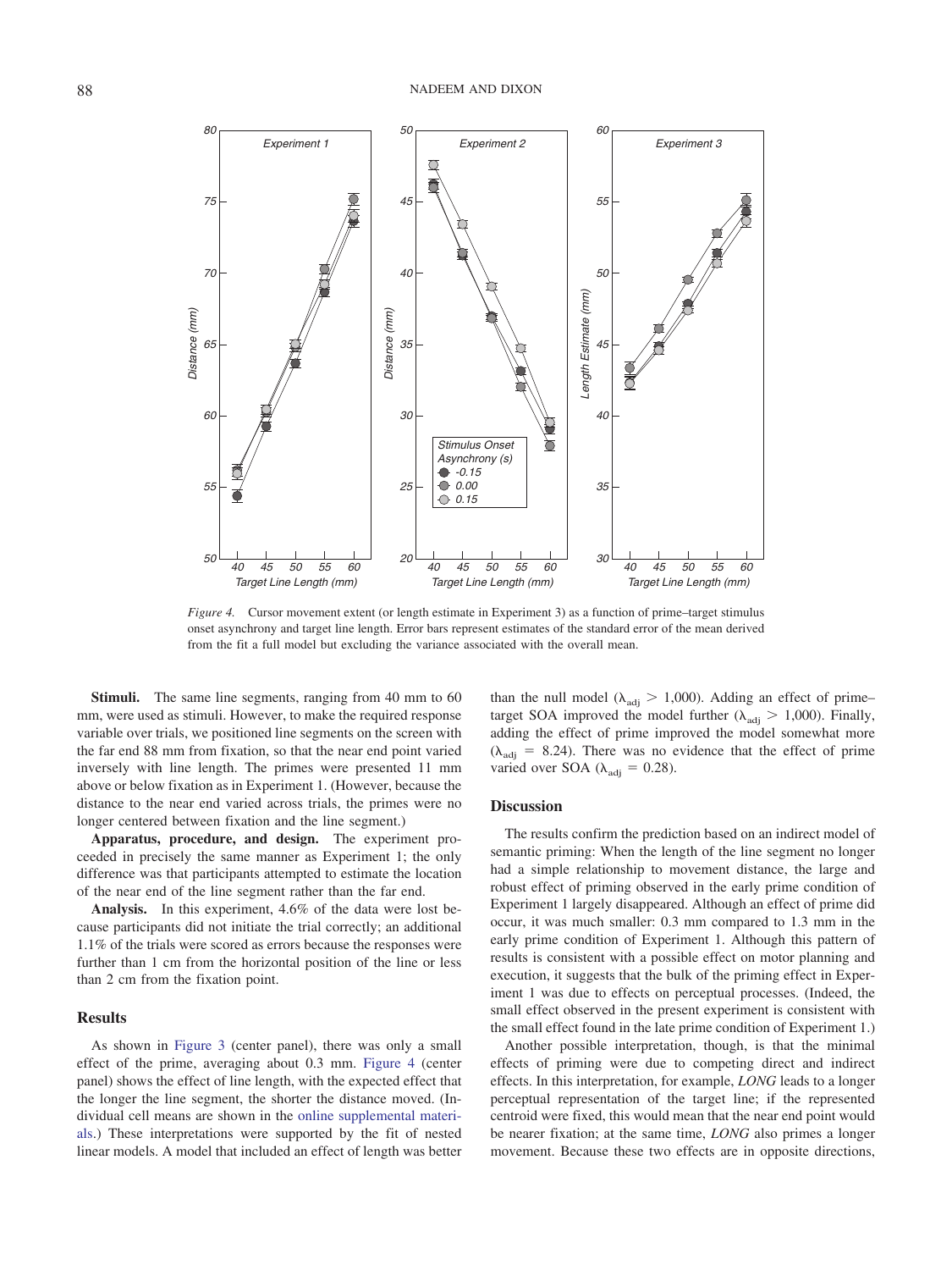the net result is a minimal effect of the prime. Although this is possible, it is not clear why there should be a minimal interaction with timing. As described in the introduction, we anticipated that perceptual effects would be more likely to occur with early primes, whereas motor effects would be more likely with late primes. Thus, the relative strength of competing direct and indirect effects should vary with SOA. The failure to observe such interactions is inconsistent with a competing-effects interpretation.

#### **Experiment 3**

As a simple test of the hypothesis that the semantic prime can affect the perception of the line length, we designed a purely perceptual task in which priming effects on motor planning and control should be irrelevant. In particular, participants were shown a line segment (and a prime) as they were in Experiments 1 and 2 but were then asked to match the length of the line by selecting from a range of alternative exemplars arrayed from left to right (see [Figure 2\)](#page-3-0). The required response in this experiment is rather different from that in Experiments 1 and 2, because the task was designed to index the perceptual representation. In particular, there is no reason to think that the selection of a matching line segment should be affected by motor priming in any simple way.

## **Method**

**Participants.** Seventeen University of Alberta students participated in exchange for course credit. All had normal or corrected-to-normal vision.

**Stimuli.** The line segments and primes were the same as in Experiment 1. However, responses were made by using the trackpad to select one of 25 comparison line segments that best matched the target line segment in length (as in [Figure 2\)](#page-3-0). The comparison lines were arrayed horizontally from smallest (38 mm) on the left to the largest (64 mm) on the right. The array was 96 mm horizontally.

**Apparatus.** The apparatus was unchanged.

**Procedure.** The presentation of the target line segment and the prime was identical to that in Experiment 1. The response array was presented 1 s later. Participants responded by moving the cursor to a line in the array and clicking. The horizontal position of the click was used as a (nearly) continuous measure of estimated line length by interpolating between the lengths of the lines to the left and right of the click. With this procedure, there was an additional 1-s delay between the offset of the target line and the availability of the response array that did not occur in Experiments 1 and 2; in the previous experiments, participants could begin their response immediately after seeing the target line.

**Analysis.** In this experiment, 3.3% of the trials were not used, because participants failed to initiate the trials correctly. A few responses that fell outside of the array of comparison lines  $(<0.1\%)$  were discarded as errors.

#### **Results**

As shown in [Figure 3](#page-4-0) (right panel), there was a substantial priming effect, even though long or short movements were not systematically related to the estimated length. [Figure 4](#page-5-0) (right panel) also demonstrates that the length estimates were largely veridical, although with some compression in the scale. (Individual

cell means are shown in the [online supplemental materials.](http://dx.doi.org/10.1037/cep0000196.supp)) These interpretations were supported by the fit of nested linear models. A model that incorporated the effect of line length was substantially better than the null model ( $\lambda_{\text{adj}} > 1,000$ ). Further, adding the effect of SOA improved the model as well ( $\lambda_{\text{adj}} > 1,000$ ). Finally, there was a substantial benefit to including the effect of prime ( $\lambda_{\text{adj}} > 1,000$ ).

Conceivably, the prime could have a direct effect on the (horizontal) response movement distance used to select matching line segment. To assess this possibility, we calculated the absolute distance moved to the response location and analyzed these data as before. Because participants had to move different distances to select different comparison lines, this measure demonstrates a complex interaction of prime and target line length. It is important to note, though, that movements were somewhat shorter with the *LONG* prime (18.9 mm,  $SE = 0.1$ ) than with the *SHORT* prime  $(19.5 \text{ mm}, \text{SE} = 0.1)$ , lending no support to a possible direct effect on movement distance. (A model with this effect of prime was better than a model without it  $[\lambda_{\text{adj}} = 6.98]$ .) Instead, this paradoxical effect can be understood as a function of the effect of the prime on the length estimate, as shown in [Figure 3:](#page-4-0) As can be seen, participants underestimated line length on average, and movements tended to be toward the left (short) side of the comparison display; thus, when the prime *SHORT* led them to represent the line as shorter, participants tended to move even farther to the left, leading to an overall increase in movement distance. The *LONG* prime would have the opposite effect.

## **Discussion**

The results demonstrate that a substantial priming effect can be found on the perceptual representation of the target, independent of any effects on action planning. In particular, the primes *LONG* and *SHORT* have no simple relationship to the required movements for selecting a matching line segment in the response array. Thus, we can be confident that the priming effect shown in [Figure 3](#page-4-0) is related to the perceptual representation of the target.

Unlike in Experiment 1, the priming effect in this experiment was unrelated to the timing of the prime. One possible explanation is that there was a relatively long delay between the target and prime presentations and the display of the response array, and participants would have to maintain visual information about the line length in memory during this delay. This may have provided more opportunity for the prime to interact with that representation, regardless of the presentation timing.

# **General Discussion**

All three of the experiments reported here support the conclusion that in the paradigm studied here, semantic primes affect the perception of the target stimulus rather than directly affecting motor control processes. In Experiment 1, semantic primes affected movement distance when they were early but not when they were late. This is consistent with semantic prime features' interacting with the perceptual representation of the target rather than the subsequent action planning processes. In Experiment 2, the task was changed so that the prime effects on perception would have little impact on movement distance; in this case, the prime effects were much smaller. Finally, in Experiment 3, we demonstrated that prime words could have large effects on perception of the target when effects on motor planning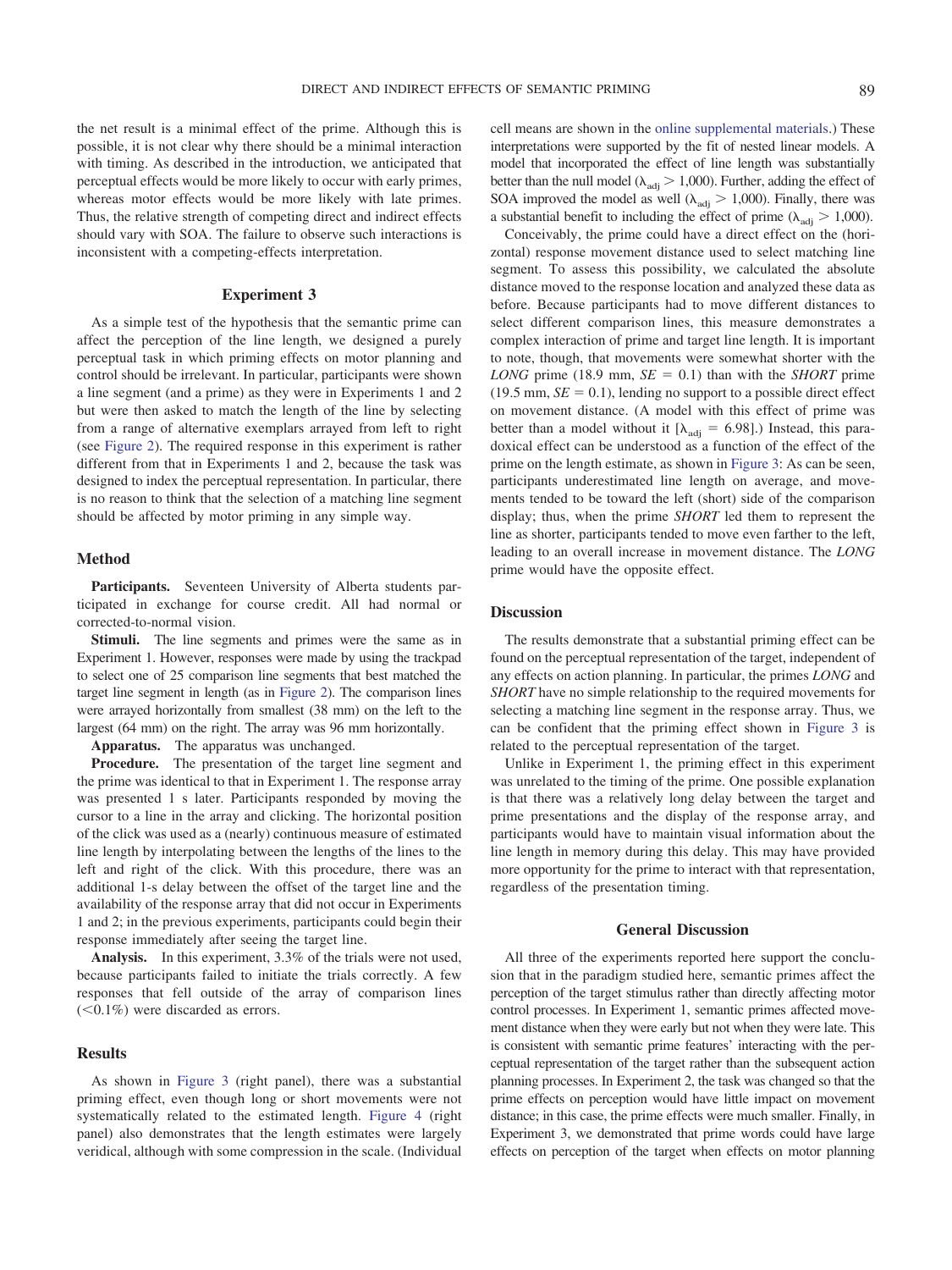were moot. Together, these results provide compelling evidence that the semantic prime effects in this paradigm pertain primarily to the perceptual representation of the target and that effects on action planning and control are small.

An interesting and unexpected result across the three experiments is that the timing of the prime had large effects on the distance moved (and the estimated size in Experiment 3). One analysis of these differences is based on the nature of the 0 SOA condition. We assume that, when presented simultaneously, the prime and the target together may give the impression of a single, composite stimulus. Indeed, there is evidence that the common onset and offset of two stimuli can lead to Gestalt grouping (e.g., [Kurylo, Waxman, & Kezin, 2006\)](#page-7-19), a form of common fate. In this case, the prime and the target with a common onset and offset may be represented as two parts of a single, larger object. To explain our cross-experiment differences, we conjecture that the total extent of this larger object biases the perceptual representation of the line length to be longer than that in the other SOA conditions. This could have biased participants to make a longer movement to the far end point in Experiment 1 and to make a larger size estimate in Experiment 3. In contrast, in Experiment 2, the larger composite stimulus might lead participants to move a shorter distance to the near end of the line segment. Clearly, participants do not simply respond on the basis of the extent of this composite stimulus. However, a small bias to do so may have been sufficient to produce the pattern of effects observed across experiments.

On balance, the results of these experiments demonstrate that semantic priming effects on movement need not be mediated by a direct connection between the meaning of the prime and the control of the movement. Instead, the results suggest that the prime can bias perception and that perception in turn affects how the motor system behaves.

# **Résumé**

L'amorçage sémantique est reconnu pour affecter les actions. Par exemple, le fait d'afficher les mots *PETIT* ou *GRAND* sur un objet a` saisir affecte l'ampleur de la préhension. Nous avons présenté les mots *LONG* ou *COURT* peu avant, pendant et après une brève présentation d'un segment de ligne et mesuré si cette amorce sémantique affectait l'ampleur d'un mouvement jusqu'a` l'extrémité de la ligne. L'amorçage a été observé seulement lors de la présentation en avance du mot. Une deuxième expérience a montré qu'un faible amorçage était observé lorsque l'apparente longueur de la ligne n'était pas en lien avec les mouvements requis. Enfin, une troisième expérience a montré qu'un amorçage important était présent dans des conditions de présentation comparables lorsque les participants n'effectuaient que des évaluations perceptuelles de la longueur. Ces résultats donnent à penser que l'amorçage sémantique affecte principalement la représentation de la longueur de la ligne, et non la planification ou le contrôle du mouvement.

*Mots-clés* : contrôle moteur, amorçage sémantique, action.

# **References**

<span id="page-7-17"></span>Akaike, H. (1973). Information theory and an extension of the maximum likelihood principle. In B. N. Petrov & F. Csaki (Eds.), *Second International Symposium on Information Theory* (pp. 267–281). Budapest, Hungary: Académiai Kiadó.

- <span id="page-7-0"></span>Areshenkoff, C. N., Bub, D. N., & Masson, M. E. J. (2017). Taskdependent motor representations evoked by spatial words: Implications for embodied accounts of word meaning. *Journal of Memory and Language, 92,* 158 –169. <http://dx.doi.org/10.1016/j.jml.2016.06.006>
- <span id="page-7-11"></span>Brown, T. L., Roos-Gilbert, L., & Carr, T. H. (1995). Automaticity and word perception: Evidence from Stroop and Stroop dilution effects. *Journal of Experimental Psychology: Learning, Memory, and Cognition, 21,* 1395–1411. <http://dx.doi.org/10.1037/0278-7393.21.6.1395>
- <span id="page-7-4"></span>Castiello, U. (1996). Grasping a fruit: Selection for action. *Journal of Experimental Psychology: Human Perception and Performance, 22,* 582– 603. <http://dx.doi.org/10.1037/0096-1523.22.3.582>
- <span id="page-7-14"></span>Cohen, J. (1994). The earth is round ( $p < .05$ ). *American Psychologist, 49*, 997–1003. <http://dx.doi.org/10.1037/0003-066X.49.12.997>
- <span id="page-7-1"></span>Dehaene, S., Naccache, L., Le Clec'H, G., Koechlin, E., Mueller, M., Dehaene-Lambertz, G., . . . Le Bihan, D. (1998). Imaging unconscious semantic priming. *Nature, 395,* 597– 600. <http://dx.doi.org/10.1038/26967>
- <span id="page-7-15"></span>Dixon, P., & O'Reilly, T. (1999). Scientific versus statistical inference. *Canadian Journal of Experimental Psychology/Revue canadienne de psychologie expérimentale, 53,* 133–149. [http://dx.doi.org/10.1037/](http://dx.doi.org/10.1037/h0087305) [h0087305](http://dx.doi.org/10.1037/h0087305)
- <span id="page-7-2"></span>Gentilucci, M., Benuzzi, F., Bertolani, L., Daprati, E., & Gangitano, M. (2000). Language and motor control. *Experimental Brain Research, 133,* 468 – 490. <http://dx.doi.org/10.1007/s002210000431>
- <span id="page-7-6"></span>Gentilucci, M., & Gangitano, M. (1998). Influence of automatic word reading on motor control. *European Journal of Neuroscience, 10,* 752– 756. <http://dx.doi.org/10.1046/j.1460-9568.1998.00060.x>
- <span id="page-7-8"></span>Glover, S. (2002). Visual illusions affect planning but not control. *Trends in Cognitive Sciences, 6,* 288 –292. [http://dx.doi.org/10.1016/S1364-](http://dx.doi.org/10.1016/S1364-6613%2802%2901920-4) [6613\(02\)01920-4](http://dx.doi.org/10.1016/S1364-6613%2802%2901920-4)
- <span id="page-7-9"></span>Glover, S. R., & Dixon, P. (2001). Dynamic illusion effects in a reaching task: Evidence for separate visual representations in the planning and control of reaching. *Journal of Experimental Psychology: Human Perception and Performance, 27,* 560 –572. [http://dx.doi.org/10.1037/0096-](http://dx.doi.org/10.1037/0096-1523.27.3.560) [1523.27.3.560](http://dx.doi.org/10.1037/0096-1523.27.3.560)
- <span id="page-7-7"></span>Glover, S., & Dixon, P. (2002). Semantics affect the planning but not control of grasping. *Experimental Brain Research, 146,* 383–387. [http://](http://dx.doi.org/10.1007/s00221-002-1222-6) [dx.doi.org/10.1007/s00221-002-1222-6](http://dx.doi.org/10.1007/s00221-002-1222-6)
- <span id="page-7-16"></span>Glover, S., & Dixon, P. (2004). Likelihood ratios: A simple and flexible statistic for empirical psychologists. *Psychonomic Bulletin & Review, 11,* 791– 806. <http://dx.doi.org/10.3758/BF03196706>
- <span id="page-7-10"></span>Glover, S., Rosenbaum, D. A., Graham, J., & Dixon, P. (2004). Grasping the meaning of words. *Experimental Brain Research, 154,* 103–108. <http://dx.doi.org/10.1007/s00221-003-1659-2>
- <span id="page-7-5"></span>Ishihara, M., Jacquin-Courtois, S., Flory, V., Salemme, R., Imanaka, K., & Rossetti, Y. (2006). Interaction between space and number representations during motor preparation in manual aiming. *Neuropsychologia, 44,* 1009 –1016. <http://dx.doi.org/10.1016/j.neuropsychologia.2005.11.008>
- <span id="page-7-12"></span>Klatzky, R. L., Pellegrino, J., McCloskey, B. P., & Lederman, S. J. (1993). Cognitive representations of functional interactions with objects. *Memory & Cognition, 21,* 294 –303. <http://dx.doi.org/10.3758/BF03208262>
- <span id="page-7-19"></span>Kurylo, D. D., Waxman, R., & Kezin, O. (2006). Spatial-temporal characteristics of perceptual organization following acquired brain injury. *Brain Injury, 20,* 237–244. [http://dx.doi.org/10.1080/026990505](http://dx.doi.org/10.1080/02699050500487415) [00487415](http://dx.doi.org/10.1080/02699050500487415)
- <span id="page-7-18"></span>Lavie, N. (1995). Perceptual load as a necessary condition for selective attention. *Journal of Experimental Psychology: Human Perception and Performance, 21,* 451– 468. [http://dx.doi.org/10.1037/0096-1523.21.3](http://dx.doi.org/10.1037/0096-1523.21.3.451) [.451](http://dx.doi.org/10.1037/0096-1523.21.3.451)
- <span id="page-7-3"></span>Nadeem, M., & Dixon, P. (2019). *Direct and indirect effects of semantic priming* [Raw and analysis scripts]. Retrieved from [https://osf.io/bvysq/](https://osf.io/bvysq/?view_only=e932bc56ab374b97b5c5992d7adb331b) ?view\_only=[e932bc56ab374b97b5c5992d7adb331b](https://osf.io/bvysq/?view_only=e932bc56ab374b97b5c5992d7adb331b)
- <span id="page-7-13"></span>Praamstra, P., Kourtis, D., & Nazarpour, K. (2009). Simultaneous preparation of multiple potential movements: Opposing effects of spatial